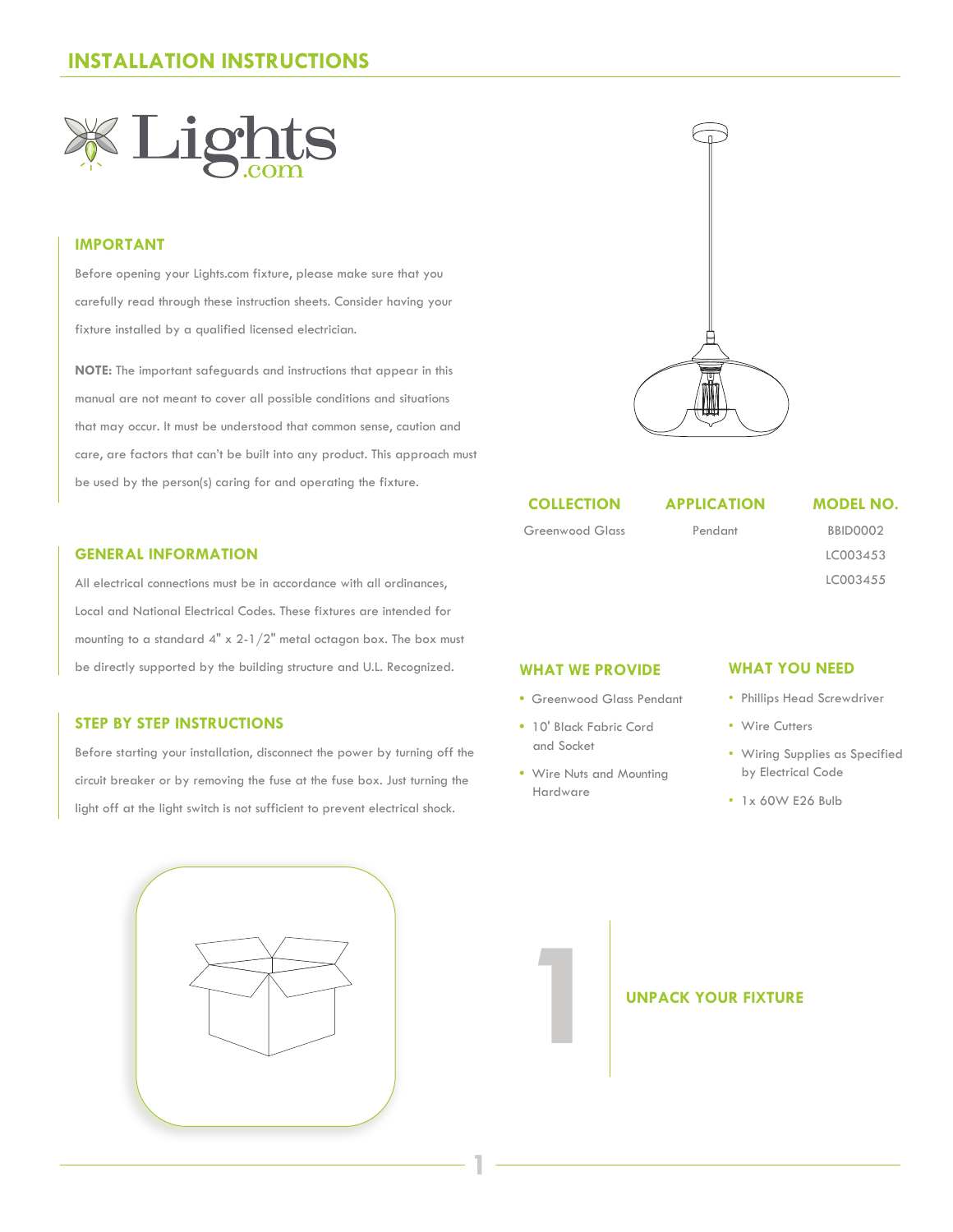

### **PREPARE FIXTURE AND INSTALL MOUNTING PLATE**

If there is an existing fixture, remove it. Expose the supply wires from the J-box. Insert supply wires through the mounting plate. Secure mounting plate using the two Phillips head screws provided. Hand tighten to secure.



#### **DETERMINE DESIRED HEIGHT**

Loosen screw on decorative nut below canopy with Flathead screwdriver. Slide canopy down 12" to 18" below desired height. Let sit while preparing the wiring. Cut power supply cord leaving 6" to 12" above desired height for minor adjustments.





**3**

**2**

#### **MAKE WIRE CONNECTIONS**

Connect the BLACK supply wire to the BLACK fixture wire and WHITE supply wire to the WHITE fixture wire. Secure with the supplied wire nuts. Either wrap the green wire around one of the protruding screws on the mounting plate or connect it to the ground wire. Secure all wires with electrical tape (not supplied). Tuck all wires carefully into the J-Box.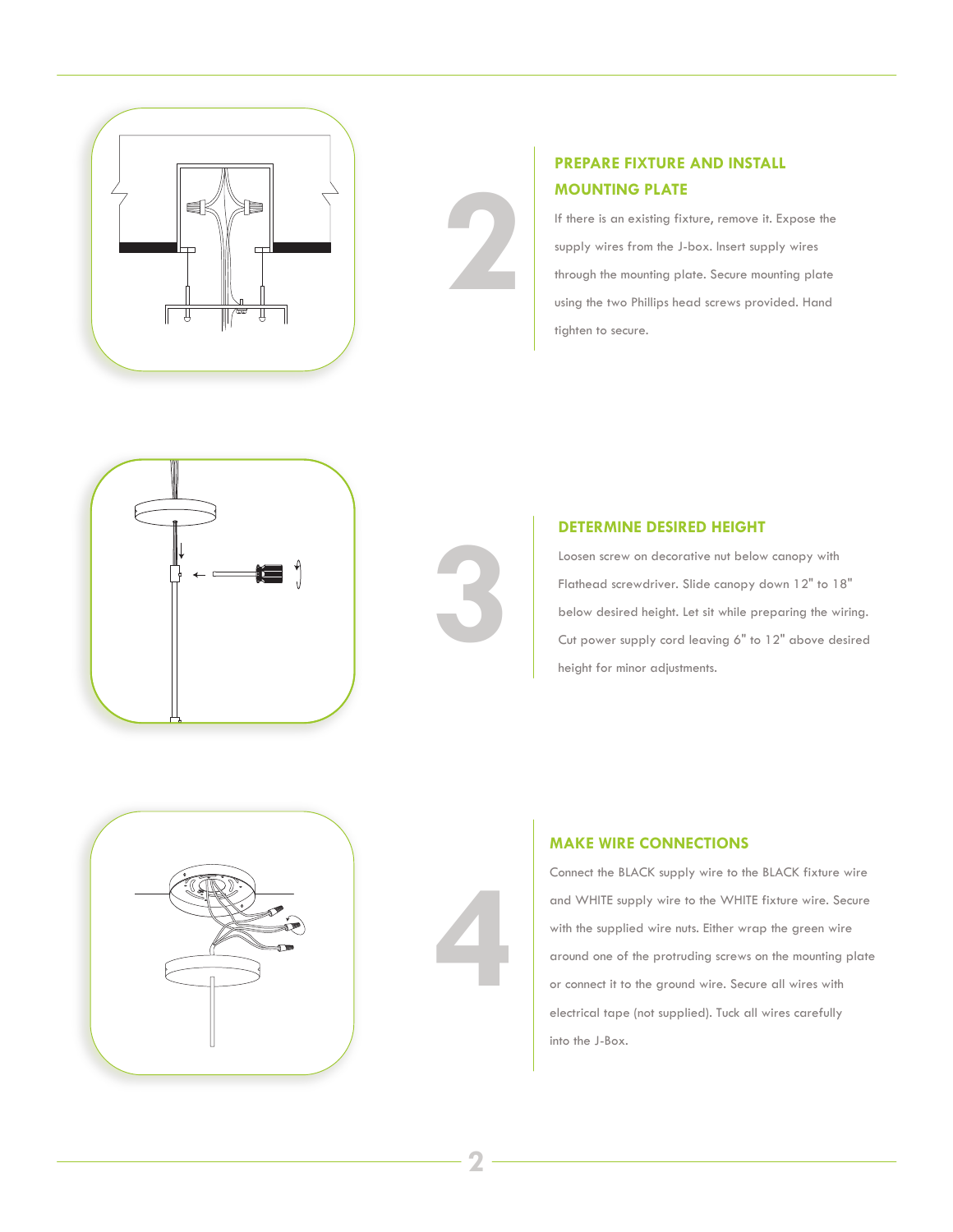

#### **INSTALL FIXTURE TO THE MOUNTING PLATE**

Position canopy over the mounting plate. Align the holes on the sides of the mounting plate with the two **INSTALL FIXTURE TO THE MOUNTING PL**<br>Position canopy over the mounting plate. Align the<br>holes on the sides of the mounting plate with the two<br>holes on the sides of the canopy and secure with the<br>supplied screws. supplied screws.





#### **INSTALL GLASS SHADE**

Remove the socket ring from the socket. **INSTALL GLASS SHADE**<br>Remove the socket ring from the socket.<br>Install glass shade onto the socket and secure in place<br>with socket ring.



## **INSTALL THE BULB**

Insert the bulb.

MAXIMUM WATTAGE 60W PER SOCKET.

**INSTALL THE BULB**<br>
Insert the bulb.<br>
MAXIMUM WATTAGE 60W PER SOCKET.<br>
DO NOT EXCEED THE WATTAGE AS STATED ON THE<br>
WARNING LABEL. WARNING LABEL.